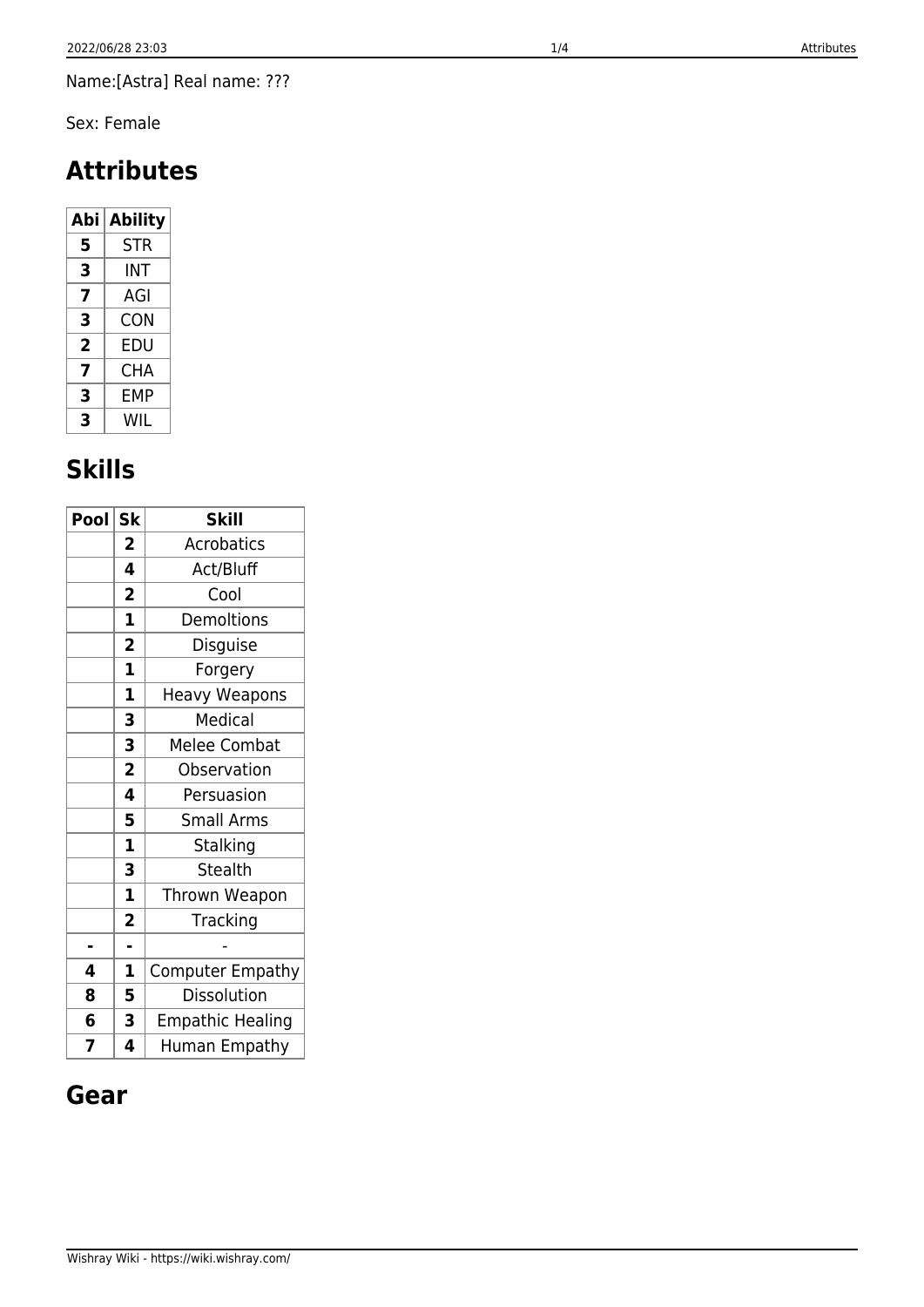#### **Contacts**

## **Hindrances**

- 2 Craving Love
- 1 Low self esteem
- 4 Unstable

## **Benefits**

- 4 Passion
- 1 Self Confidence

#### **Careers**

- Background: Wealthy but troubled kid
- School: Military Boarding School
- Career 1: Secret Experiments in School
- Career 2: Delta 7 Trainee
- Career 3: Delta 7 Operative
- Career 4: Dissolved Captive

#### Bonds:

- Mai student of sorcery
- White Circle former colleagues
- The Underground Allies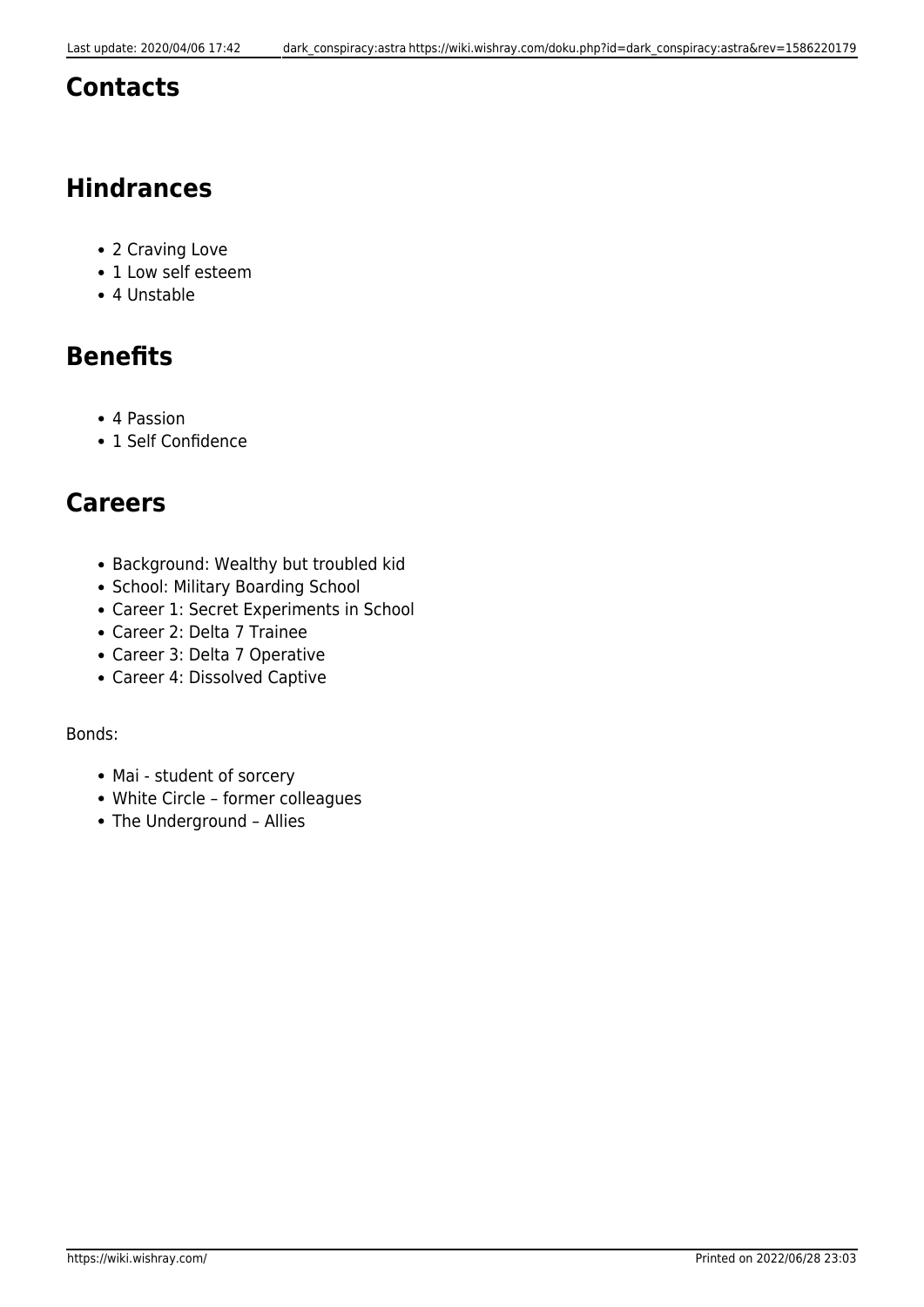

<https://captrosko.tumblr.com/post/179451602515/kandra-i-found-i-hadnt-been-carrying-a-man>

### **Recent Background**

Astra was held for a couple of years, during which time Beta Three had been reassigned to the Chicago Underground and become a trusted senior member. Astra got loose from her captives somehow just a couple of months ago, and ended up in Cleveland.

Not recalling much, she did remember a couple of operatives she worked with in the Cleveland area, and tried to look them up. She found that both of them had been slain. While looking into the second of them, she ran into one "Field Agent Leonard Maxwell" and one Deputy Regional Director Frank Lime of the DEA, cleaning up the murder of the D7 agent she was looking for at a hotel room, and planting evidence to make it look like a typical murder (instead of the very bloody affair that it actually was).

Astra followed a lead on another D7 agent that went to Gary (to help the underground there deal with the BioChem situation). He was never found, and suspicion now is that he may well be dead. Further it seems likely that his mind may have been read, and that this may have lead the conspiracy to the other D7 agents in Cleveland.